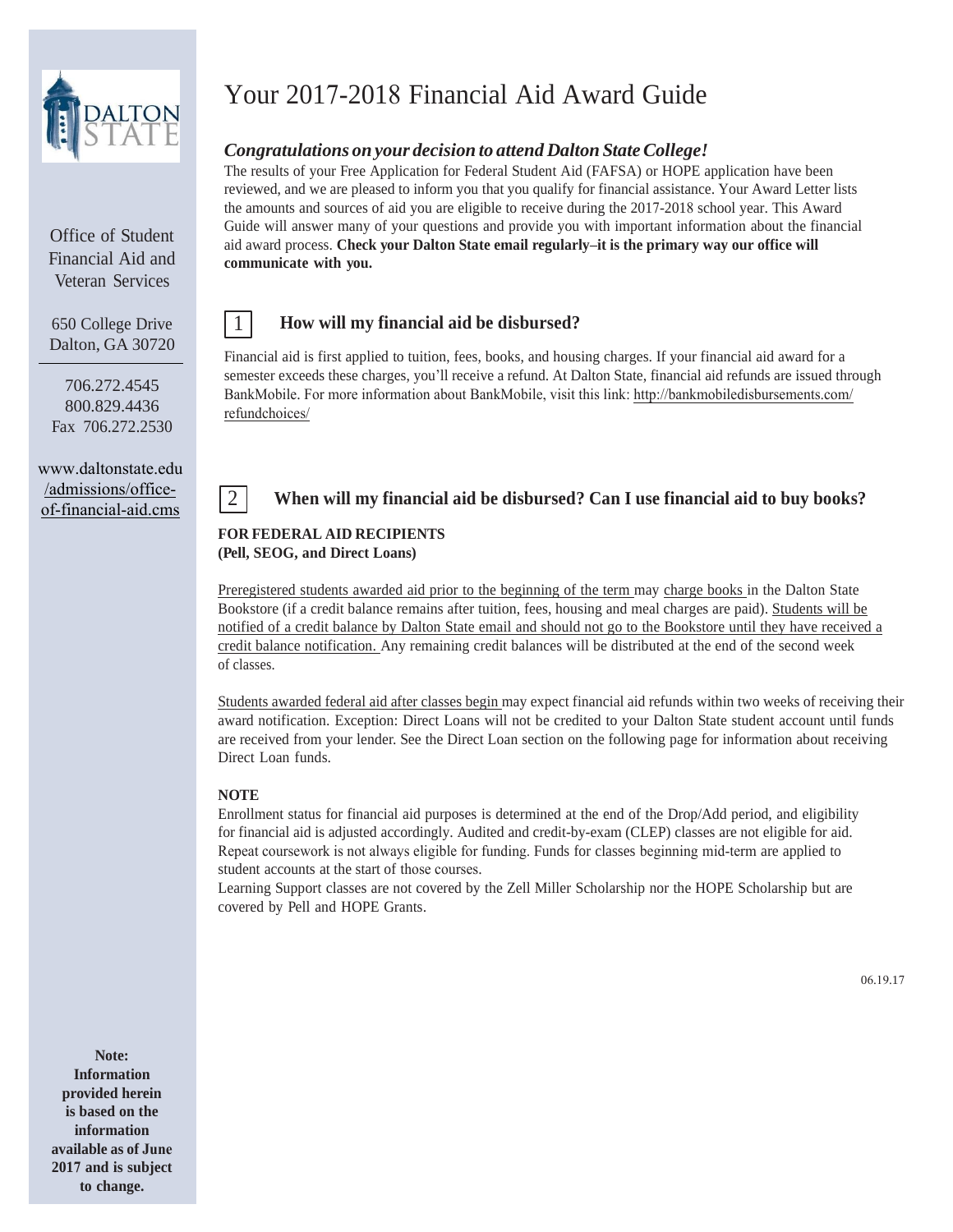# 3 **What if I need more financial aid than is listed on my award letter?**

After careful review of your aid eligibility, we have offered you all possible grants and scholarships. We have estimated your Direct Loan eligibility. Details regarding the student loan program and application procedures are available at [https://www.daltonstate.edu/admissio](http://www.daltonstate.edu/financial-aid)ns/ student-loans.cms. You may also want to consider Campus Employment. Brief descriptions of these programs follow. If you are interested in more information or applications, please cont[act our office or](http://www.daltonstate.edu/financial-aid) visit https://www.daltonstate.edu/admissions/office-of-financial-aid.cms.

HOPE SCHOLARSHIP/GRANT: For eligible students, HOPE pays partial tuition. The amount HOPE pays may change each academic year. HOPE is initially awarded at Dalton State based upon the assumption of full-time enrollment and is paid based on your actual class schedule until you reach the 127 hour cap. *If your HOPE award is estimated, all factors used to determine your eligibility are not final. Final determination of your eligibility will be made after grades ortransfer hours are reviewed.*

- **HOPE Scholarship** recipients must have a 3.0 HOPE GPA at the end of each spring semester and after 30, 60, and 90 attempted hours. A student must be enrolled in a bachelor's degree program in order for the HOPE Scholarship to pay for upper division (3000 and 4000 level) courses.
- **HOPE Grants** will pay only for *required* Certificate and Mini-Certificate classes. HOPE Grant recipients must have a 3.0 GPA at the end of 30 and 60 HOPE Grant paid hours.

ZELL MILLER SCHOLARSHIP: For eligible students, the Zell Miller Scholarship pays 100% of tuition. The amount that the Zell Miller Scholarship pays will change each academic year. A student must be enrolled in a bachelor's degree program in order for the Zell Miller Scholarship to pay for upper division (3000 and 4000 level) courses. The Zell Miller Scholarship is awarded at Dalton State based upon the assumption of full-time enrollment and is paid based upon your actual class schedule until you reach the 127 hour cap. *If your Zell Miller Scholarship award is estimated, all factors used to determine your eligibility are not final. Final determination of your eligibility will be made after grades or transfer hours are reviewed.*

• Zell Miller Scholarship recipients must have a 3.3 GPA at the end of each spring semester and after 30, 60, and 90 attempted hours. The Zell Miller Scholarship will pay only for upper division level courses (3000 and 4000) in a bachelor's degree major.

### **NOTE: Please visit www.gafutures.org for the most current information on Zell Miller Scholarship, Zill Miller Grant, HOPE Scholarship and HOPE Grant.**

### FEDERAL PELL GRANT/FEDERAL SEOG GRANT:

These grants are awarded to students with exceptional financial need. The Pell Grant amount is determined by the cost of attendance, the Expected Family Contribution calculated by the FAFSA processor, and the student's enrollment status. Pell Grant eligibility is limited to the equivalent of six years of full-time enrollment. Eligibility for the Federal SEOG is based upon Pell Grant eligibility and exceptional financial need. SEOG funds are extremely limited. Note: Federal grants have restrictions on payment for courses that have already been successfully completed by the student.

The Department of Education has regulations which impact students who repeat courses. These repeat courses may impact your financial aid eligibility and awards for Federal Title IV financial aid. In order for a repeated course to count toward your financial aid enrollment status for financial aid purposes, you may only repeat a previously passed course once (a total of two attempts). If you enroll in a previously repeated course for a third time, this course will not count towards your enrollment for financial aid purposes. This rule applies whether or not the student received aid for earlier enrollments in the course. A student may receive aid when repeating a course for the first time. A student may receive aid when repeating a course that was previously failed or withdrawn from regardless of the number of times the course was attempted and failed. (Satisfactory Academic Progress Policy still applies) A student may receive aid to repeat a previously passed course one additional time. If a student fails the second attempt no more financial aid will be given to repeat the course a third time. If the second attempt is a withdrawal then it is allowable for a third attempt. One a student has completed any course twice with a grade; he or she is no longer eligible to receive aid for that course. If a student retakes a course that is not aid eligible, the credit hours will be excluded from the financial aid enrollment for that semester.

### SCHOLARSHIPS:

Dalton State College Foundation Scholarships require a separate application and most require full-time enrollment. Scholarship renewal criteria vary by scholarship. Check with the Dalton State College Foundation Office or your scholarship donor for GPA and other renewal requirements. Visit [https://www.daltonstate.edu/admissions/scholarships-o](http://www.daltonstate.edu/financial-aid/scholarships.html)verview.cms for additional scholarship information.

### CAMPUS EMPLOYMENT:

Limited jobs are available on campus, with work schedules planned around student class schedules. Student workers receive a paycheck every other week for hours worked. Campus employment requires a completed FAFSA. In order to be eligible for campus employment, a student must be making SAP and demonstrate financial need.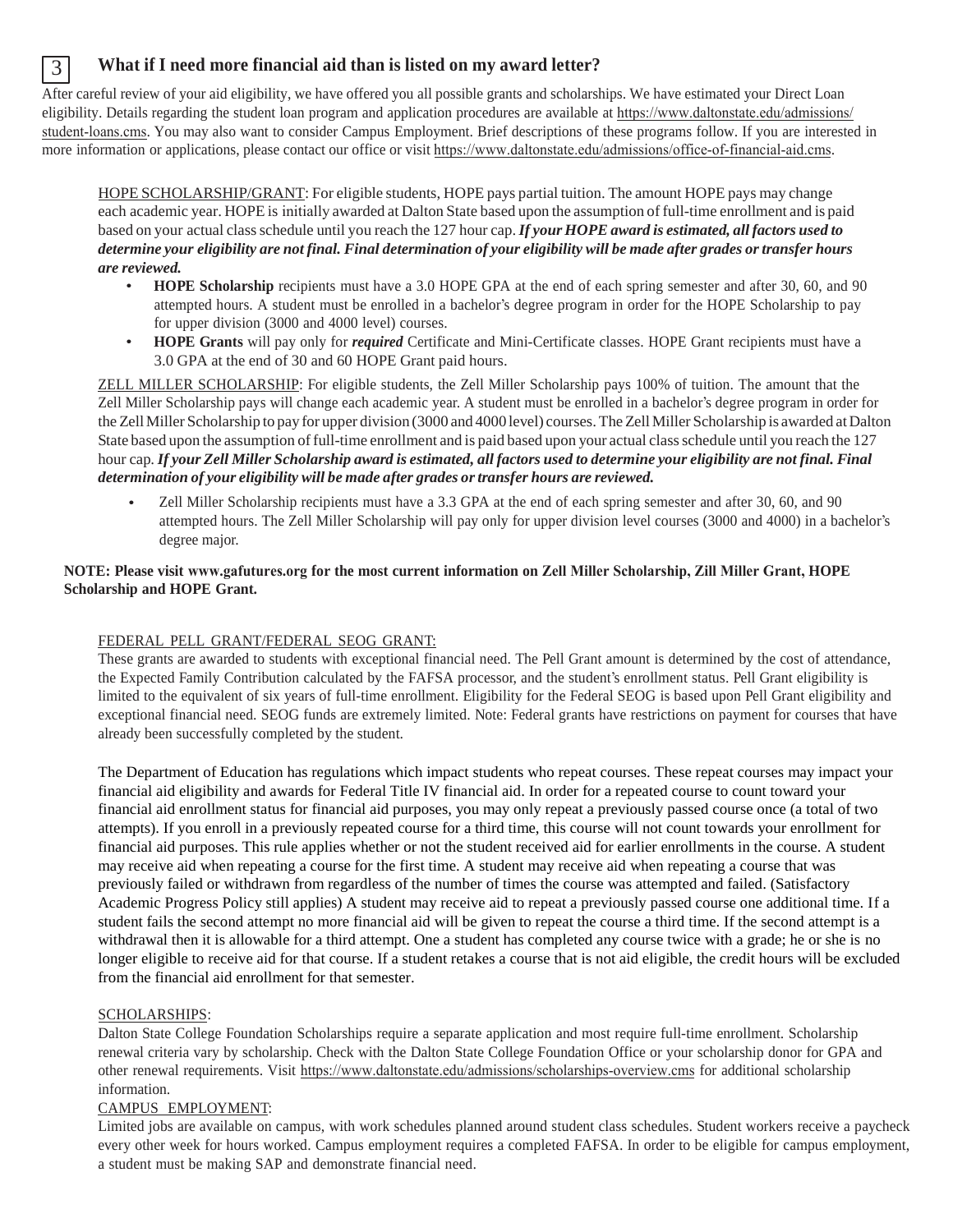### Direct Loan:

Students enrolled at least half-time (6 hours) in programs eligible for federal aid may borrow low-interest Direct Loans. A completed FAFSA is required. Complete instructions on applying for a Direct Loan at Dalton State are located at [https://www.dalt](http://www.studentloans.gov/)onstate.edu/ admissions/student-loans.cms. Extra steps required for first-time borrowers include signing a Master Promissory Note (MPN) and completing entrance counseling. Both of these steps can be completed online at www.StudentLoans.gov. Note: Federal loans also have restrictions on payment for courses that have already been successfully completed by the student, and courses that have been successfully completed cannot be counted toward the six-hour minimum enrollment requirement. *The first Direct Loan disbursement for freshmen borrowers may not be released until 30 days after school begins.*

**Award amounts/requirements are subject to modification based on current regulations.**

06.19.17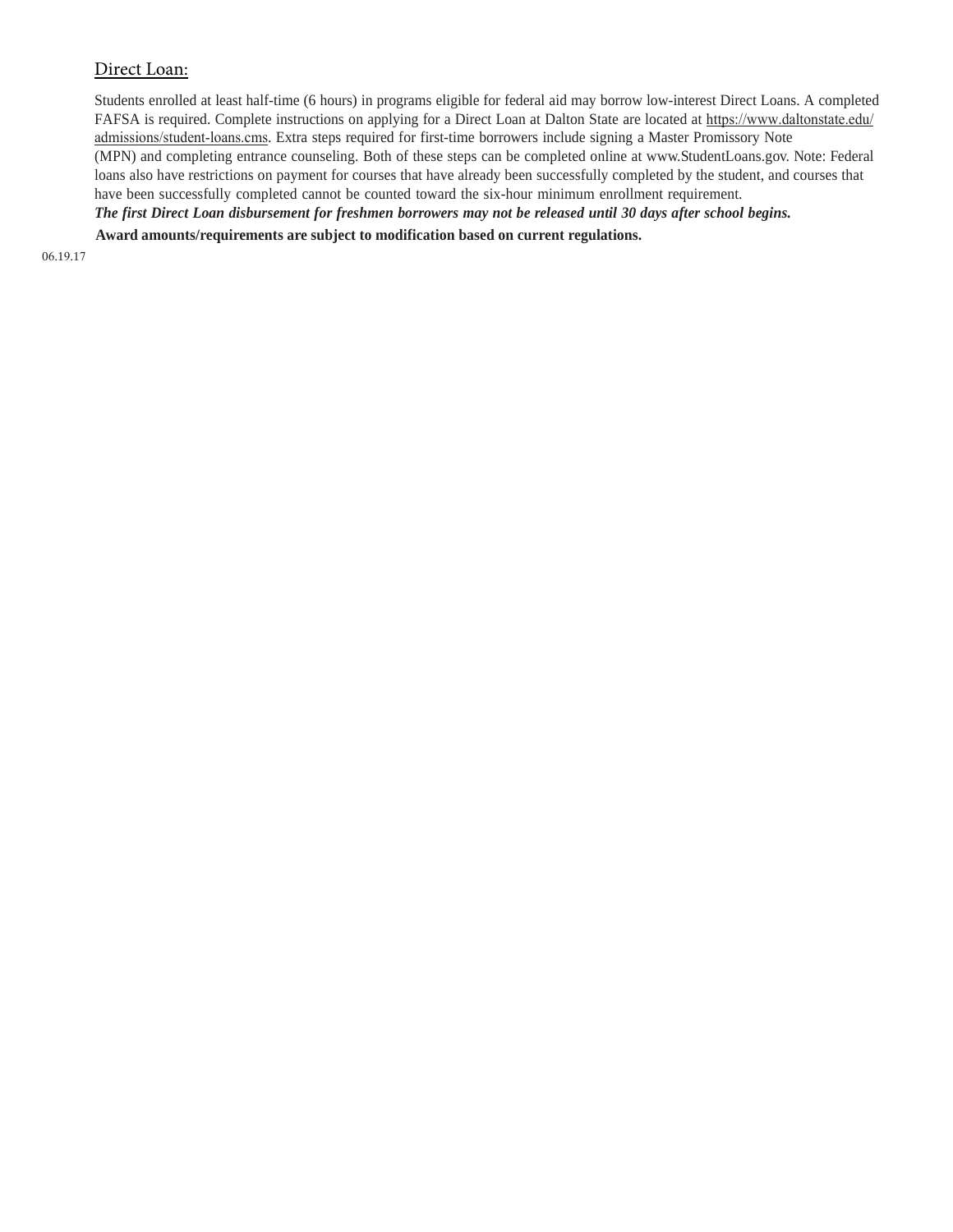### 4 **How is eligibility for financial aid determined? (for FAFSA filers only)**

We first determine whether you have financial need. You must have financial need to qualify for need-based aid programs. Financial need is calculated using the following formula:

> Cost of Attendance (COA) – Expected Family Contribution (EFC) = Financial Need

**Cost ofAttendance (COA):** Anestimate ofthe educational expenses a student will incur during anacademic year. These expenses include direct costs (tuition and fees, books and supplies) and related educational expenses (living, transportation, and other miscellaneous expenses).

**Expected Family Contribution (EFC):** The US Department of Education calculates your Expected Family Contribution based on the financial information you provided on the FAFSA. The EFC calculation compares your income and assets against standard living allowances based on the number of people in your household. Your Expected Family Contribution was reported to you on the Student Aid Report that was mailed or e-mailed to you by the federal aid processor.

**Financial Need:** Financial Need is the difference between your Cost of Attendance (COA) and your Expected Family Contribution (EFC).

The Dalton State College Office of Student Financial Aid will award you the maximum aid possible in grants and scholarships. However, we may not be able to meet your financial need. See page 2 for information about Campus Employment and Federal Direct Loans; these programs may be able to provide additional financial assistance.

Information regarding tuition and fees is located at [https://www.daltonstate.edu/about/bursar-overview.cms](https://www.daltonstate.edu/admissions/tuition-and-fees-overview.cms). For information on the Nelnet payment plan, please visit https://www.dal[tonstate.edu/about/nelnet.cms](www.daltonstate.edu/bursar/nelnet.html).

# 5 **Is financial aid available for summer semester?**

Students who attended Dalton State during the fall and/or spring terms may apply for summer aid after the spring term begins, typically in late March; click on "Apply for Summer Aid" on the DSConnect Financial Aid menu. HOPE and Zell Miller Scholarship and Grant recipients go through a mandatory GPA checkpoint at the end of each spring term to determine continued eligibility; this results in delayed summer HOPE and Zell Miller awards. You may wish to apply for a Direct Loan – see Section 3 for application details. Students who enroll full time during fall and spring smesters will not have Pell grant eligibility for summer semester.

05.01.16